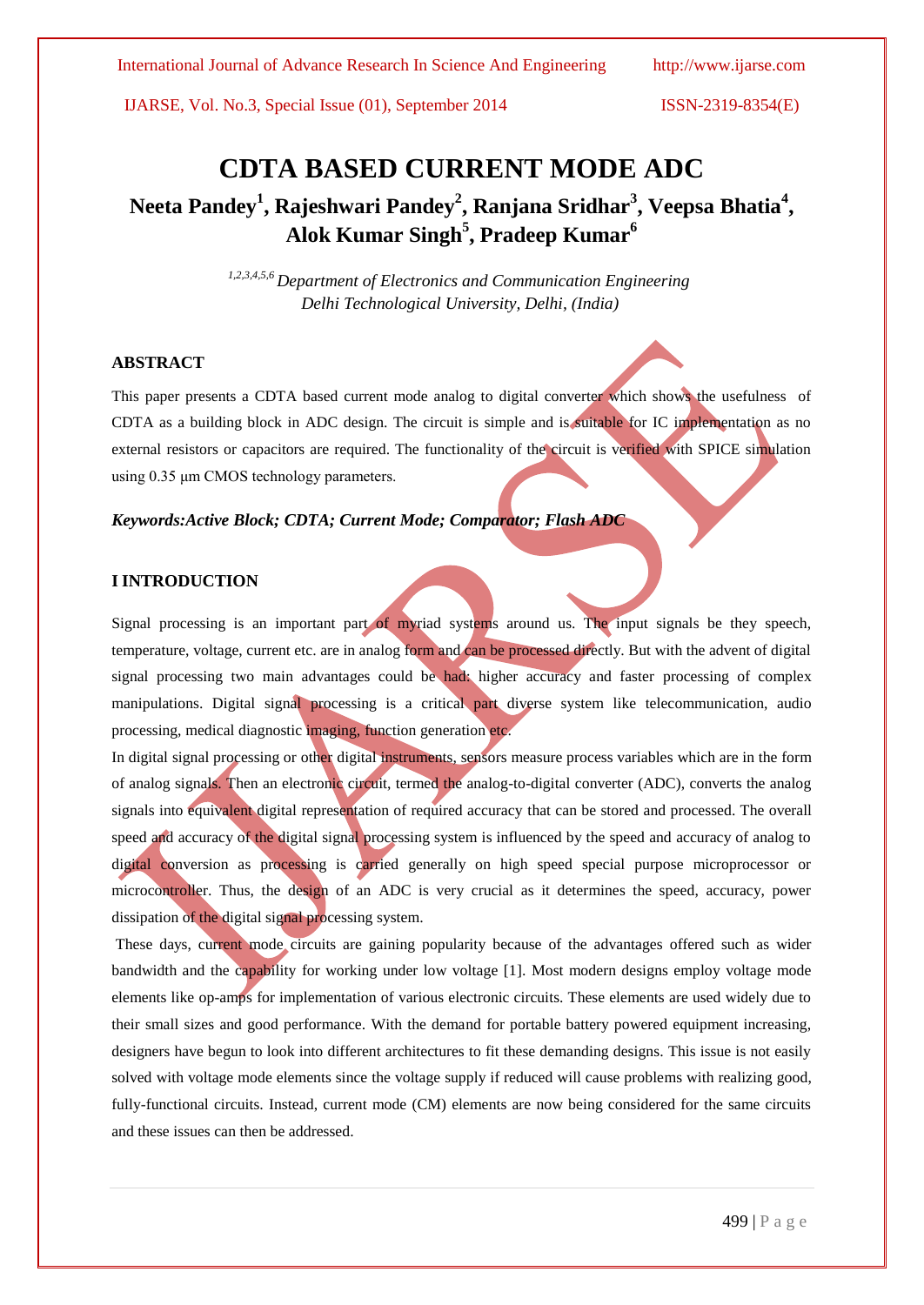In this paper we present the design of a current mode ADC using the recently introduced active building block (ABB) current differencing transconductance amplifier (CDTA). The CDTA is characterized by large bandwidth and close-to-ideal terminal impedances. CDTA is a versatile sub circuit like the op-amp whose use in variety of applications in current mode signal processing, sinusoidal oscillators [2-13] has been explored. But, CDTA has not been used in applications like current mode ADCs and hence to check its viability, the paper focuses on this aspect. Section II discusses the basics of CDTA followed by Section III which enumerates the concept of CDTA based ADC. In Section IV, simulation results are presented followed by conclusion.

### **II CDTA BASICS**

The circuit symbol of the CDTA is shown in Fig. 1 and the corresponding CMOS implementation in Fig. 2 [14] respectively. For Fig. 1, the terminal relationships can be described as  $V_p = V_n = 0$ ,  $I_2 = I_p - I_n$ ,  $I_{x+} = g_m V_z$ ,  $I_{x-} = g_m V_z$  $g_mV_z$ , where  $V_p$ ,  $V_n$ ,  $V_x$  and  $V_z$  are the voltages at p, n, x and z terminals respectively,  $I_x$  is the output current at x terminal,  $I_0$  is the input bias current and  $g_m$  represents transconductance. Here, from output terminal x, currents are equal in magnitude, but they flow in opposite directions, and the product of transconductance  $(g_m)$  and the voltage at the z terminal gives their magnitudes.

$$
v_p \xrightarrow{\frac{1}{\sqrt{p}}} \frac{\sqrt{\frac{1}{p}}}{\frac{1}{\sqrt{p}} \sqrt{\frac{1}{\sqrt{p}}}} \frac{1}{\sqrt{p}}}{\frac{x}{\sqrt{x}} \sqrt{\frac{1}{x} + \frac{1}{\sqrt{p}}}} \frac{1}{\sqrt{x}}}
$$



### **Fig. 2 CMOS CDTA implementation [14]**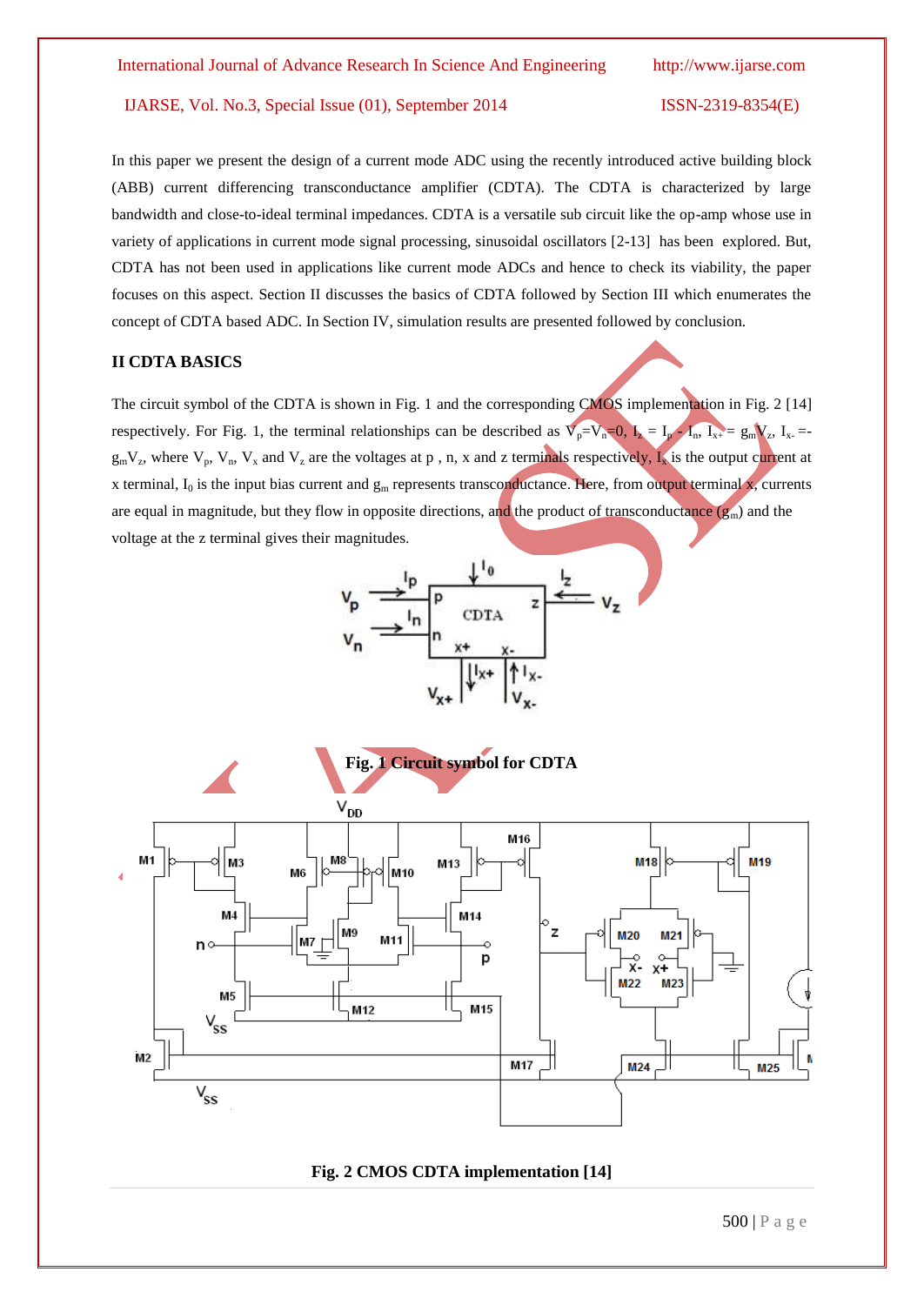The p and n terminals are a pair of low-impedance current inputs and auxiliary terminal z has outgoing current which is the difference of input currents. Therefore, CDTA can be thought of as a combination of a current differencing unit followed by a dual-output operational transconductance amplifier, DO-OTA.

#### **III CDTA BASED ADC**

Current mode ADC plays an important role in front end signal processing and the design of a current mode ADC using CDTA is presented in this section. A current mode comparator performs comparison between two input currents and gives binary output voltage depending on which input current is greater. Generally, one of the two input currents is a constant, known as the reference current. The output equation of current comparator can be represented as in (1) where Ip(t) and In(t) are input currents and  $v_{\text{out}}$  is the output voltage.

 $v_{\text{out}}(t)=1$ , for  $Ip(t) > In(t)$  (1)

#### 0, for  $In(t) > Ip(t)$

The input current and the reference current is supplied to p and n terminals of CDTA. The z terminal is left open therefore the voltage at X+ and X- terminals i.e.  $V_{X+}$  and  $V_X$  saturate at  $V_{DD}$  or  $V_{SS}$  [7]. The output of the CDTA is taken from  $X+$  terminal and two cascaded CMOS inverters are used to bring the output voltage to  $0-V<sub>DD</sub>$  range.

The general schematic of a 2-bit current mode flash ADC is shown in Fig. 3. A flash ADC has the highest speed of any type of ADC [15]. It uses one comparator per quantization level and the  $2<sup>N</sup>$  -1 reference currents are generated and fed to each comparator. The input signal is compared to the reference level and the output of each comparator is a binary 1 or 0. The output of all the comparators together forms a thermometer code which is converted into binary code using a code converter circuit. The thermometer to binary encoder was designed using transmission gates and the implementation is shown in Fig. 4 with thermometer code (C1, C2 and C3) and the binary output (B0 and B1). The Boolean expression for the thermometer to binary code conversion is represented by  $(2)$  and  $(3)$ .



501 | P a g e

(3)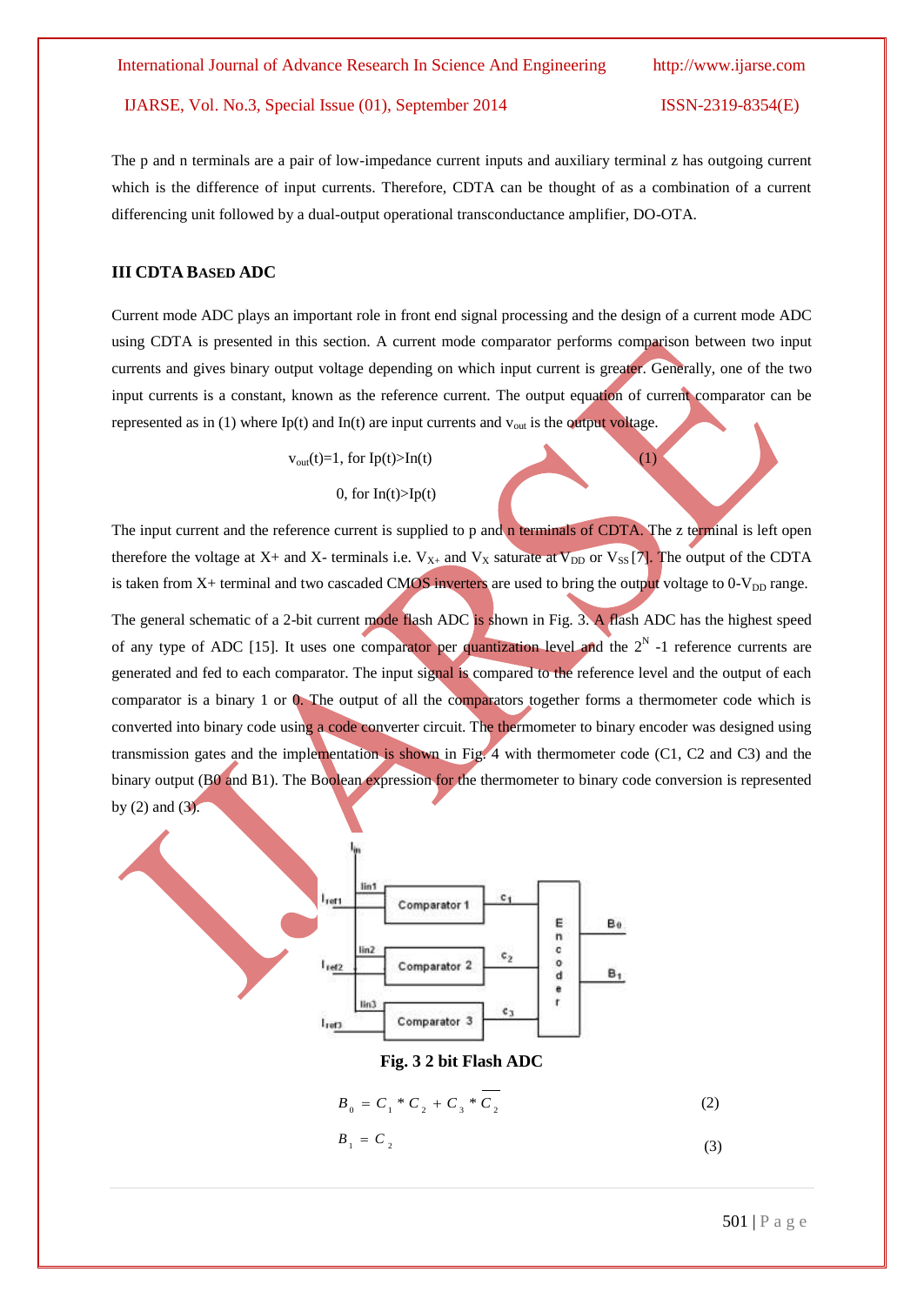The ADC was designed to work in the current range  $0-40\mu A$  with a step size of 10 $\mu A$ . The reference currents  $I_{ref1}$ ,  $I_{ref2}$ ,  $I_{ref3}$  were accordingly set at 5µA, 15µA and 25µA respectively. The input current was mirrored into  $I_{in1}$ ,  $I_{in2}$ and I<sub>in3</sub> using a regulated cascode current mirror. The performance of the ADC is generally characterized by the parameters resolution, sampling rate, INL, DNL, offset and gain error. These parameters were measured through simulations and are presented in the simulation section.



# **Fig. 4 (a) Encoder using multiplexer (b) TG based multiplexer implementation**

# **IV SIMULATION RESULTS**

The 2-bit flash current mode ADC using CDTA was implemented in 0.35µm CMOS technology in ORCAD PSIPCE and the corresponding transistor widths are reported in Table I. All the transistor lengths were set at 0.7 µm . The simulation conditions are reported in Table II.

# **TABLE I. TRANSISTOR DIMENSIONS FOR CMOS CDTA-ADC**

| <b>Transistor No.</b> | $W(\mu m)$ |
|-----------------------|------------|
|                       |            |
| M1                    | 9.8        |
| M2-3, M13, M16-17     | 10.5       |
| M4, M14               | 42.        |
| M5, M12, M15          | 35         |
| M6, M8, M10, M21      | 28         |
| M7, M9, M11           | 70         |
| M18, M24-25           | 56         |
| M <sub>19</sub>       | 58.8       |
| M20                   | 28.7       |
| $M22-23$              | 16.1       |
| M26                   |            |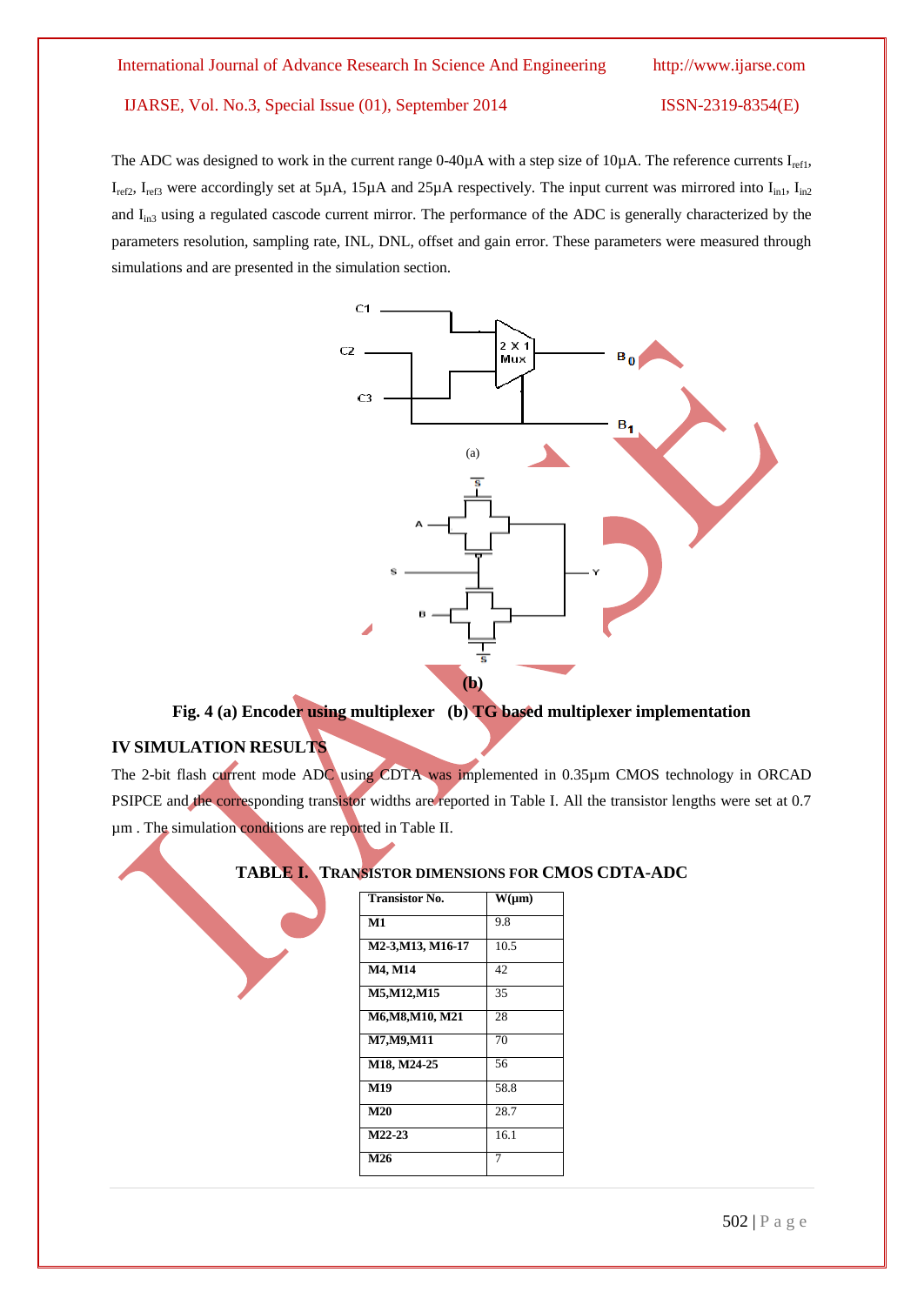### **TABLE II. SIMULATION CONDITION FOR CDTA BASED CURRENT MODE ADC**

| Temperature         | $27^{\circ}$ C                 |
|---------------------|--------------------------------|
| <b>Technology</b>   | $0.35 \mu m$ CMOS              |
| <b>Power Supply</b> | 1.8 V                          |
| $Iref_{i=1,2,3}$    | $5\mu$ A, $15\mu$ A, $25\mu$ A |

The CDTA based ADC was fed with input current in the range of 0-40µA and DC analysis was carried out. The corresponding output for is shown in Fig. 5. The input currents at which the ADC output transitions occurred were noted and these were used to construct the actual ADC transfer characteristic. This is shown in Fig. 6 along with the ideal ADC transfer characteristic and it is seen that the ADC doesn't suffer from missing codes. The DNL and the INL were calculated from Fig. 6 and are plotted in Fig. 7 and Fig. 8 respectively. The DNL is -0.45LSB and the INL is -0.000225LSB and both are much lower than the maximum value of half of least significant bit (LSB), with LSB/2= 5  $\mu$ A. The offset and the gain error were calculated as 0.5 $\mu$ A and 0.98 respectively. To characterize the speed of the CDTA based ADC, transient analysis was performed by feeding input pulse of 0-40 µA amplitude and frequency 500 KHz. The maximum delay under the above input conditions was found to be 81.332ns. The ADC was also subjected to sine input of frequency 6 MHz and it showed correct output as demonstrated by Fig. 9.





Fig. 5 ADC output for ramp input Fig. 6. Ideal and simulated ADC characteristics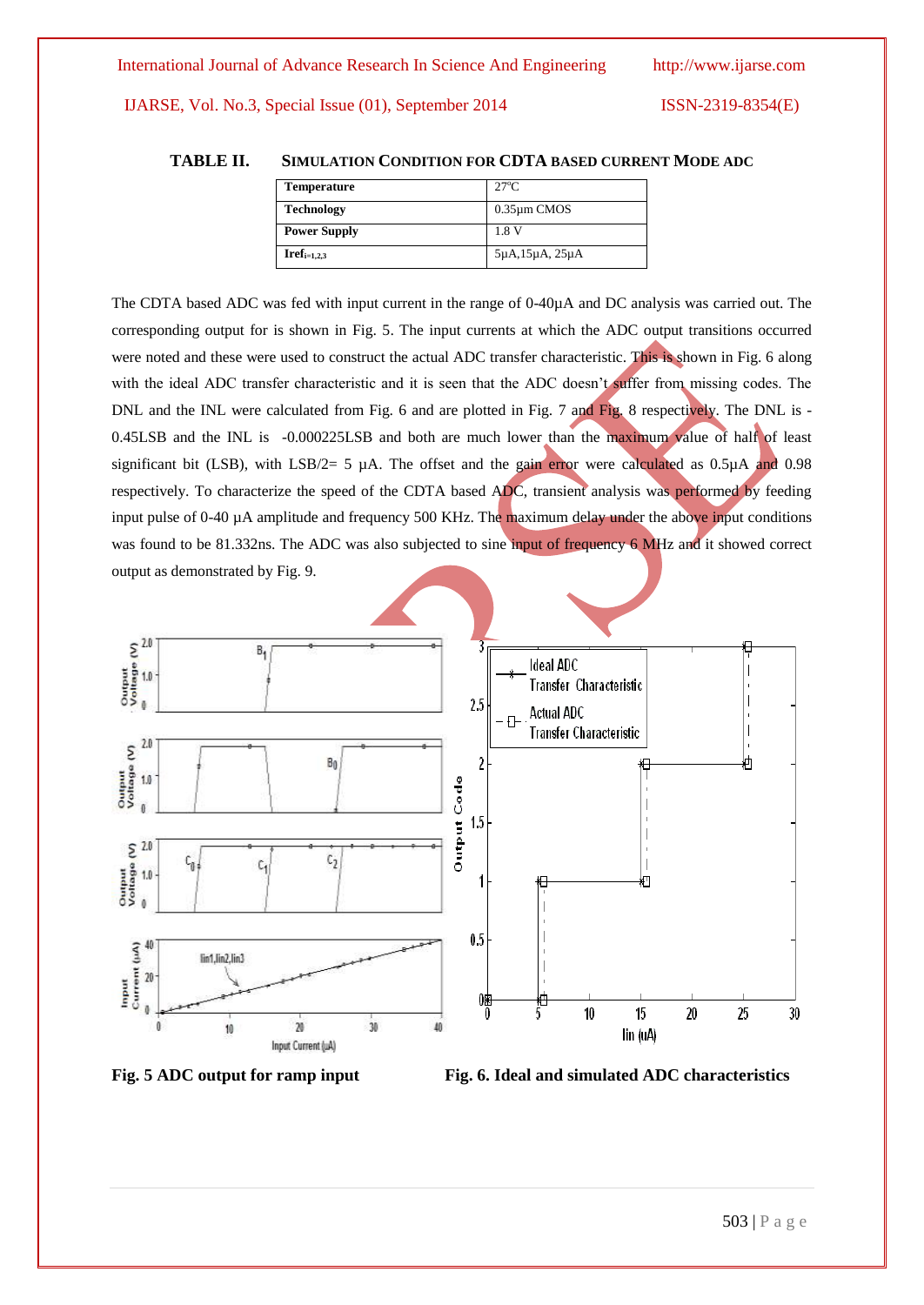

**Fig. 9 ADC Output For Input Sine of Frequency 6 Mhz**